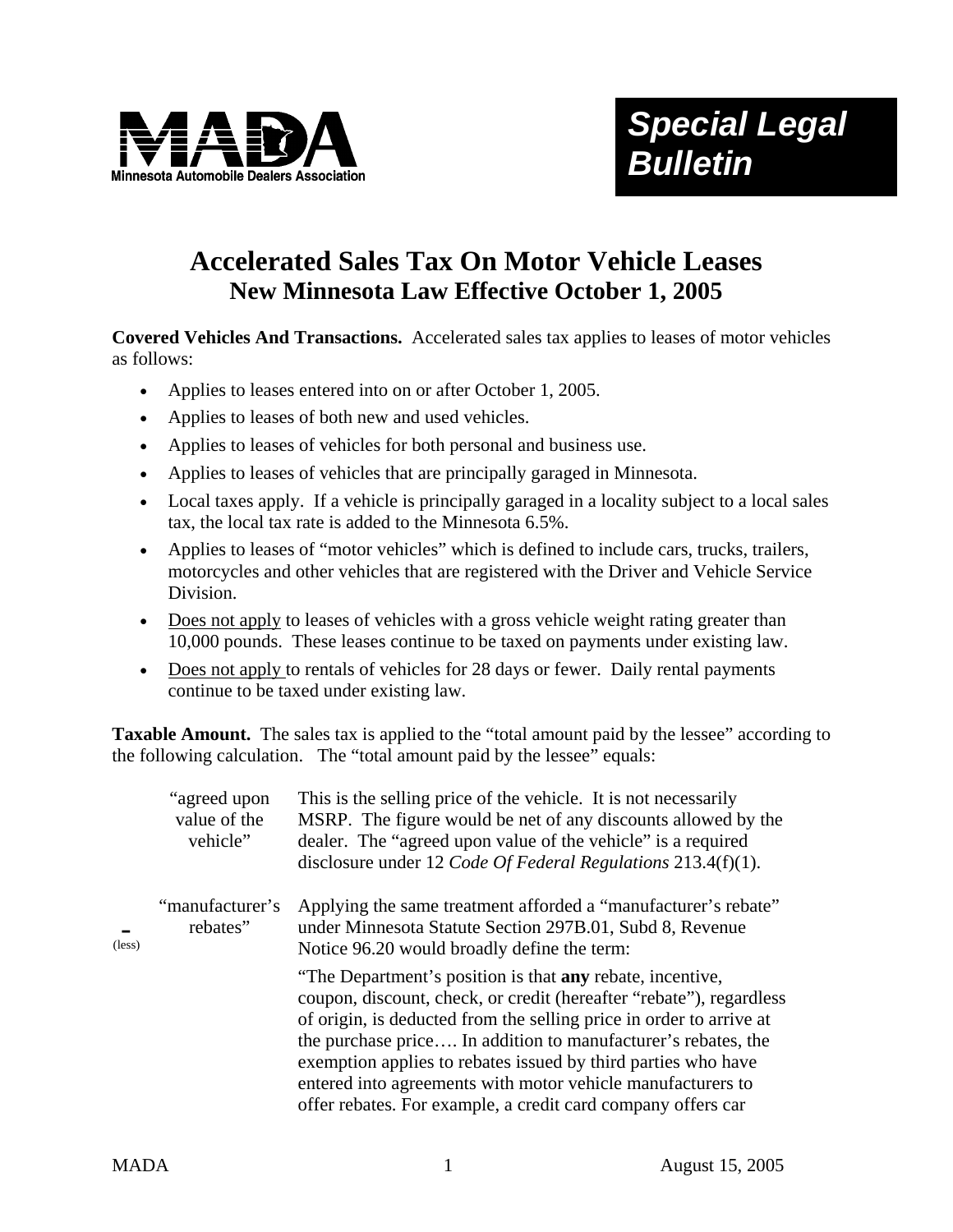|                 |                                                                                                  | rebates based on an agreement with the motor vehicle<br>manufacturer as an incentive for the purchaser to use their credit<br>card. In this case, the credit card company rebate is not subject to<br>the sales tax on motor vehicles."                                                                                                                                                                                                                                                                                                                                                                                                                        |
|-----------------|--------------------------------------------------------------------------------------------------|----------------------------------------------------------------------------------------------------------------------------------------------------------------------------------------------------------------------------------------------------------------------------------------------------------------------------------------------------------------------------------------------------------------------------------------------------------------------------------------------------------------------------------------------------------------------------------------------------------------------------------------------------------------|
| (less)          | "stated residual<br>value of the<br>leased vehicle"                                              | Under 12 Code Of Federal Regulations 213.2(n) "Residual<br>value" means the value of the leased property at the end of the lease<br>term, as estimated or assigned at consummation by the lessor, used<br>in calculating the base periodic payment. Residual value is a<br>required disclosure under 12 Code Of Federal Regulations<br>$213.4(f)(4)$ .                                                                                                                                                                                                                                                                                                         |
| (less)          | "total value"<br>allowed for a<br>vehicle owned                                                  | This value is the total amount - before any payoff to a lender -<br>allowed by the dealer against the agreed upon value shown<br>above.                                                                                                                                                                                                                                                                                                                                                                                                                                                                                                                        |
|                 | by the lessee<br>taken in trade<br>by the lessor"                                                | The customer must own the trade in vehicle. No deduction is<br>allowed for the value of a vehicle currently leased by the<br>customer and purchased by the dealer directly from the lessor.                                                                                                                                                                                                                                                                                                                                                                                                                                                                    |
|                 |                                                                                                  | To qualify, a vehicle must be traded in to the entity which is<br>shown as "lessor" on the lease agreement. In the typical<br>situation, the initiating dealer is shown as the lessor on the lease.<br>It then assigns its interest to a leasing company. This would be a<br>valid trade in allowance.                                                                                                                                                                                                                                                                                                                                                         |
| $\pm$<br>(plus) | "taxable goods"<br>and services<br>included in the<br>lease"                                     | Taxable goods and services include rustproofing and etch.<br>The following are non-taxable: title and registration fees,<br>documentary fee, acquisition fee, security deposit, insurance, gap<br>and service contract premiums.                                                                                                                                                                                                                                                                                                                                                                                                                               |
| 十<br>(plus)     | "rent charge as<br>provided by<br>Code of Federal<br>Regulations,<br>title 12, section<br>213.4" | Rent is the total cost of money or interest required to carry the<br>amount capitalized under the lease. It is the difference between<br>the total of the base periodic payments over the lease term minus<br>the depreciation and any amortized amounts. The rent charge is a<br>required disclosure under 12 Code Of Federal Regulations<br>$213.4(f)(6)$ . Except for sales tax as described below, if any<br>amounts are capitalized under the lease (such as registration fees,<br>documentary fee, an unpaid balance from a prior lease or sale)<br>the full "rent" to carry these amounts must be included even if<br>the charge itself is non taxable. |
| (less)          | "excluding any<br>rent charge<br>related to the<br>capitalization of<br>the tax."                | Even if the sales tax amount is capitalized, the "rent" attributable<br>to carrying it should be excluded from the taxable amount.                                                                                                                                                                                                                                                                                                                                                                                                                                                                                                                             |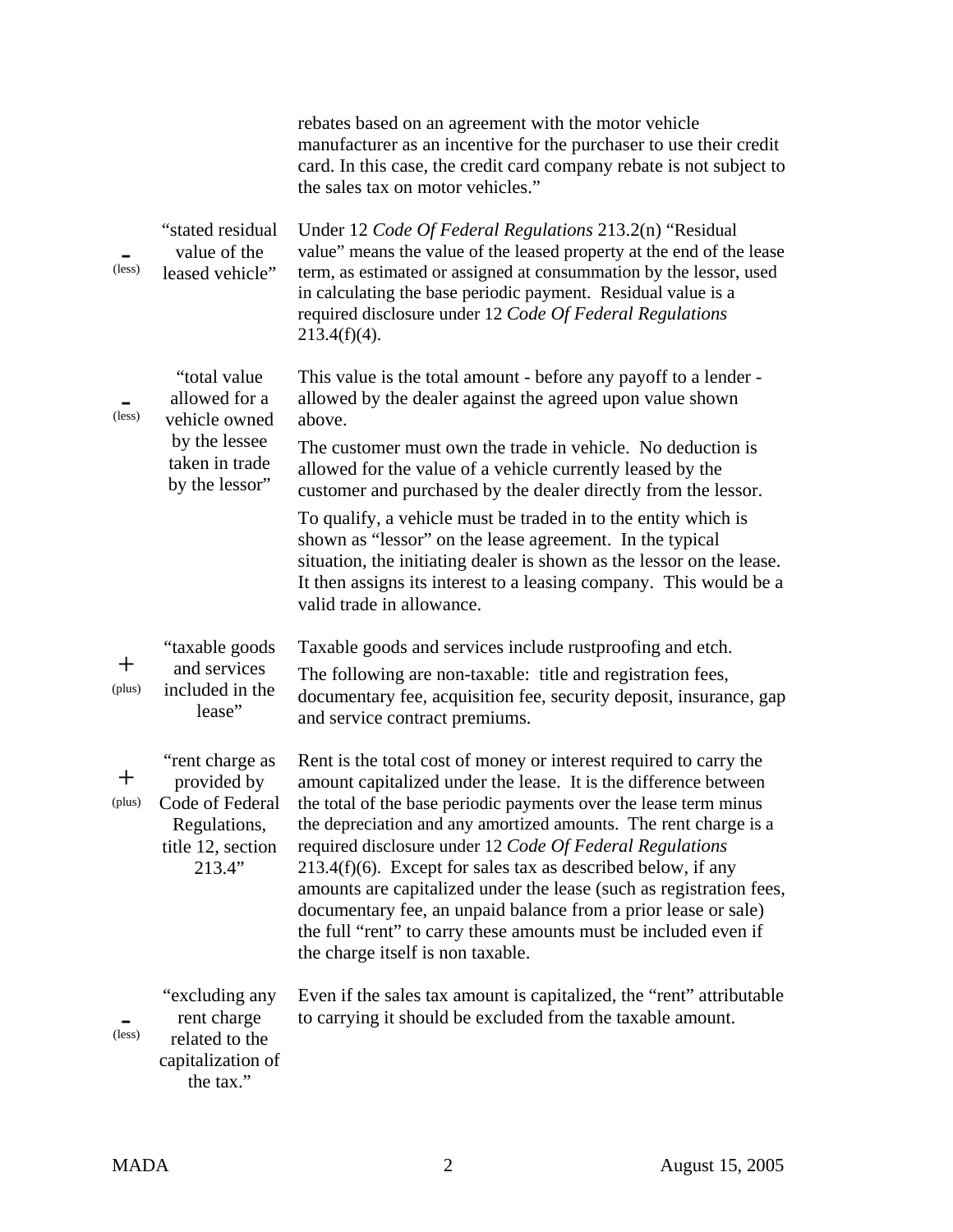**Payments Not Calculated At The Beginning Of The Lease.** If the lease provides for potential payments that are not calculated at the beginning of the lease, the tax is remitted to the lessor holding the lease at the time the payment is made. Such payments could include an excess mileage charge or an excess depreciation charge imposed at the end of an open-end lease.

**Renewals.** If a lease is renewable, the sales tax is due upfront on the total amount due during the initial term and then for each subsequent renewal period on the total amount to be paid during the renewal period.

**Cancellation Of Lease Within First 90 Days.** If a lease is canceled or rescinded on or before 90 days of its execution or if a vehicle is returned to the manufacturer under the Minnesota Lemon Law, the lessor may file a claim for a refund of the total sales tax paid minus the amount of tax due for the period the vehicle was used by the lessee.

**Cancellations After 90 days.** If a lease is cancelled after 90 days but before it has run full term, no refund is available. However, the law allows a credit to the lessee on a subsequent purchase or lease of a vehicle. The new purchase or lease must be consummated within 30 days of the lease cancellation. The amount of the credit equals the amount of upfront sales tax paid on the cancelled lease times a ratio. The ratio is the number of full months remaining in the lease when terminated divided by the initial term of the lease that determined the sales tax paid.

Dealers accepting the credit should retain documentation to establish:

- Date of the new sale or lease
- Date of cancellation of the old lease
- Initial term of cancelled lease
- Amount of sales tax paid on cancelled lease

The ideal documentation would be a copy of the cancelled lease.

**Leases Originating In Another State.** When a covered lease originates in another state, the sales tax is calculated by the lessor based on the total lease payments due under the lease after the vehicle is required to be registered in Minnesota. Customers are allowed credit for tax paid in the other state.

**Statutory Provision.** The new lease tax acceleration provisions are coded as part of a larger tax law in Minnesota Session Laws 2005, 1st Special Session, Chapter 3. The lease provisions are set out in the Statutory Appendix to this Bulletin. Chapter 3 is set out in its entirety here: http://www.revisor.leg.state.mn.us/slaws/2005/ss1.03.html

**Contact:** Jim Schutjer MADA Counsel 651-291-2400 schutjer@mada.org